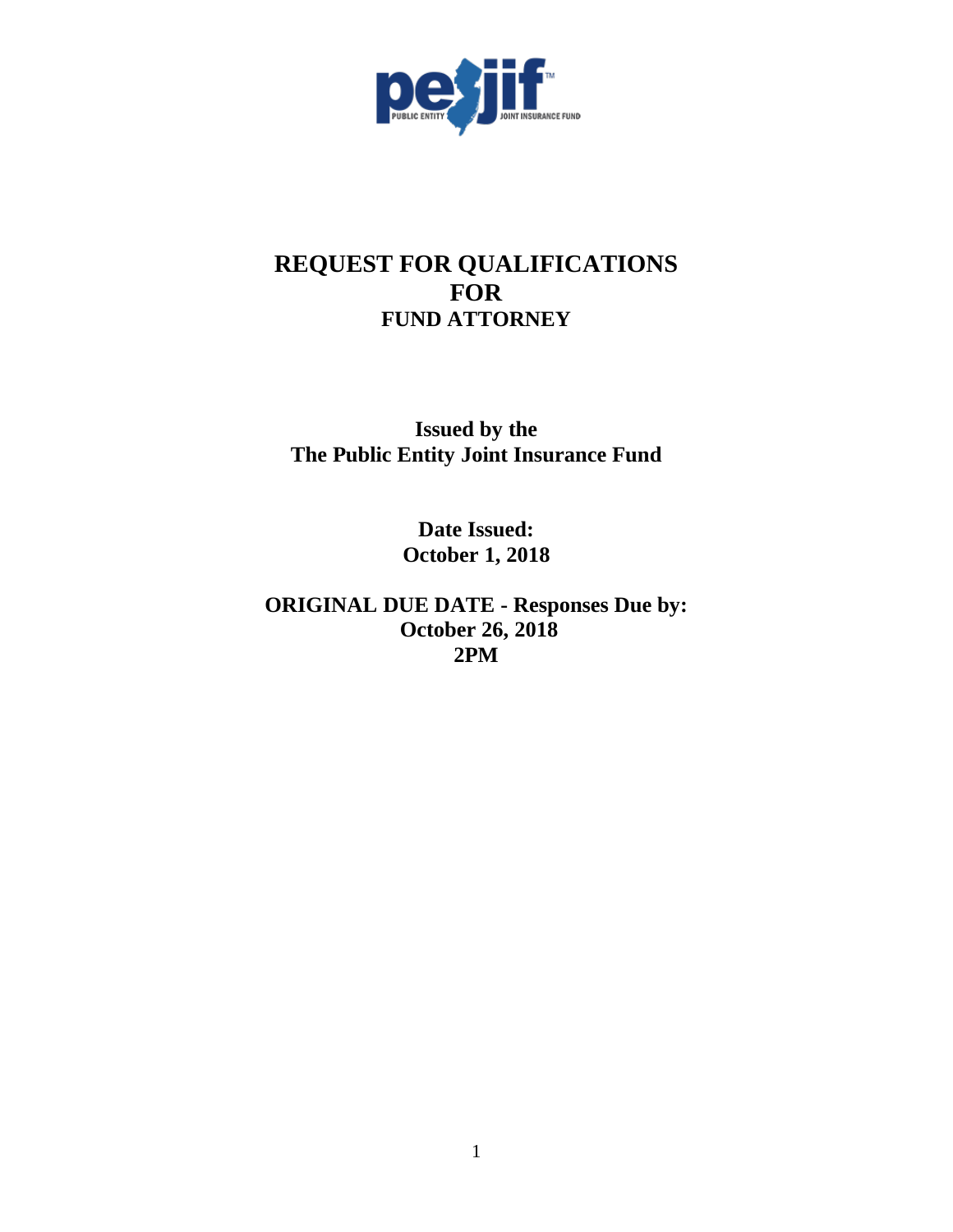

### **I. PURPOSE AND INTENT**

Through this Request for Proposals (RFP), the Public Entity Joint Insurance fund (hereinafter the "Fund") seeks to engage a vendor as Fund Attorney for the 2019 fund year commencing January 1, 2019 or upon appointment, whichever is later. This contract will be awarded through a fair and open process pursuant to NJSA 19:44A-20.4 et seq.

# **II. PROPOSAL SUBMISSION**

Submit (a) one original paper copy, clearly marked as the "ORIGINAL" plus an **electronic copy in Word format on a flash drive** in Word format. The proposal must be addressed to:

> Public Entity Joint Insurance Fund c/o NIP Group, Inc. 900 Route 9 North / Suite 503 Woodbridge, NJ 07095

The proposal must be received **by October 26, 2018** at 2:00 p.m.

# **Faxed or E-Mailed proposals will NOT be accepted.**

#### **Any inquiry concerning this RFP should be directed in writing to:**

Madeline Delgado Executive Assistant to the President Public Entity Joint Insurance Fund 900 Route 9 North / Suite 503 Woodbridge, NJ 07095

All documents/information submitted in response to this solicitation shall be available to the general public as required by the New Jersey Open Public Records Act N.J.S.A. 47:1A-1 et seq. The Fund will not be responsible for any costs associated with the oral or written and/or presentation of the proposals. The Fund reserves the right to reject any and all proposals, with or without cause, and waive any irregularities or informalities in the proposals. The Fund further reserves the right to make such investigations as it deems necessary as to the qualifications of any and all vendors submitting proposals. In the event that all proposals are rejected, the Fund reserves the right to re-solicit proposals.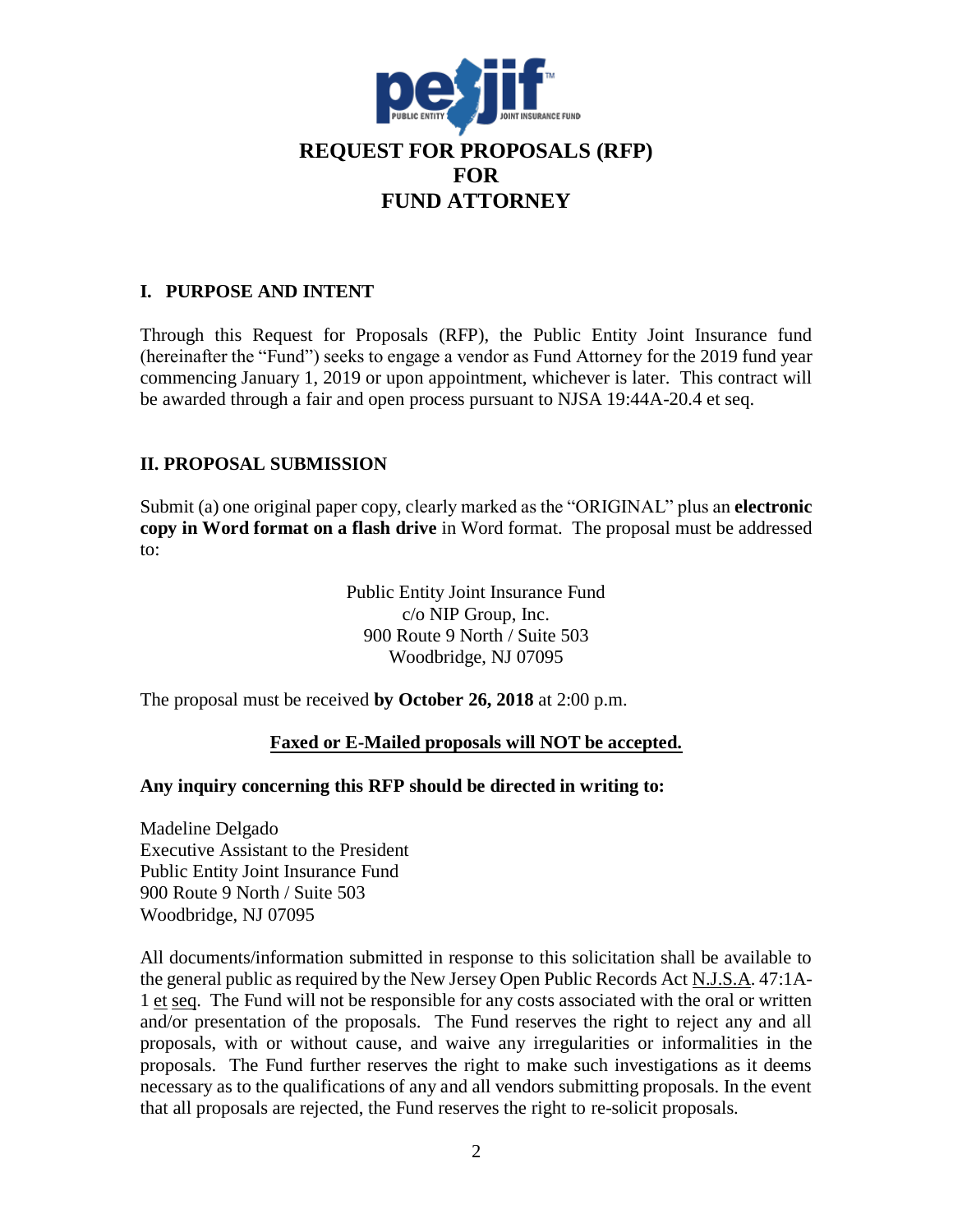

# **III. GENERAL INFORMATION ON THE FUNCTIONS OF THE FUND**

The Fund is organized pursuant to NJSA 40A: 10-36 to provide property/casualty insurance to its member local units. The Fund also provides its members with a comprehensive risk control and claims management program. The Fund is controlled by Board of Fund Commissioners that annually elects an executive committee. The Fund is regulated by the Department of Banking and Insurance and the Department of Community affairs.

# **IV. MINIMUM QUALIFICATIONS**

See Exhibit A

#### **V. SCOPE OF SERVICES**

- a. Provide the necessary counsel and guidance so as to ensure that the PEJIF is in full compliance with all NJ legal and regulatory requirements.
- b. Provide the PEJIF with ongoing reports and advice on legislative and regulatory changes which impact the Fund's operations and/or finances.
- c. Review and analyze pertinent case law and provide the PEJIF with guidance and counsel on same.
- d. Assist in the evaluation and hiring of claims defense attorneys. Conduct regular meetings with defense firms to ensure compliance with PEJIF Litigation Guidelines and uniform application of policy positions.
- e. Conduct periodic reviews of defense firms' files, with particular attention to briefs submitted on behalf of the PEJIF.
- f. Provide the PEJIF Claims Administrator with legal guidance where necessary, particularly in new and evolving areas of the law. This would include issuing periodic bulletins on emerging legal, regulatory or case law matters.

#### **VI. MANDATORY CONTENTS OF PROPOSAL**

In its proposal, the firm must include the following:

1) Contact Information: Provide the name and address of the firm, the name, telephone number, fax number, and e-mail address of the individual responsible for the preparation of the proposal.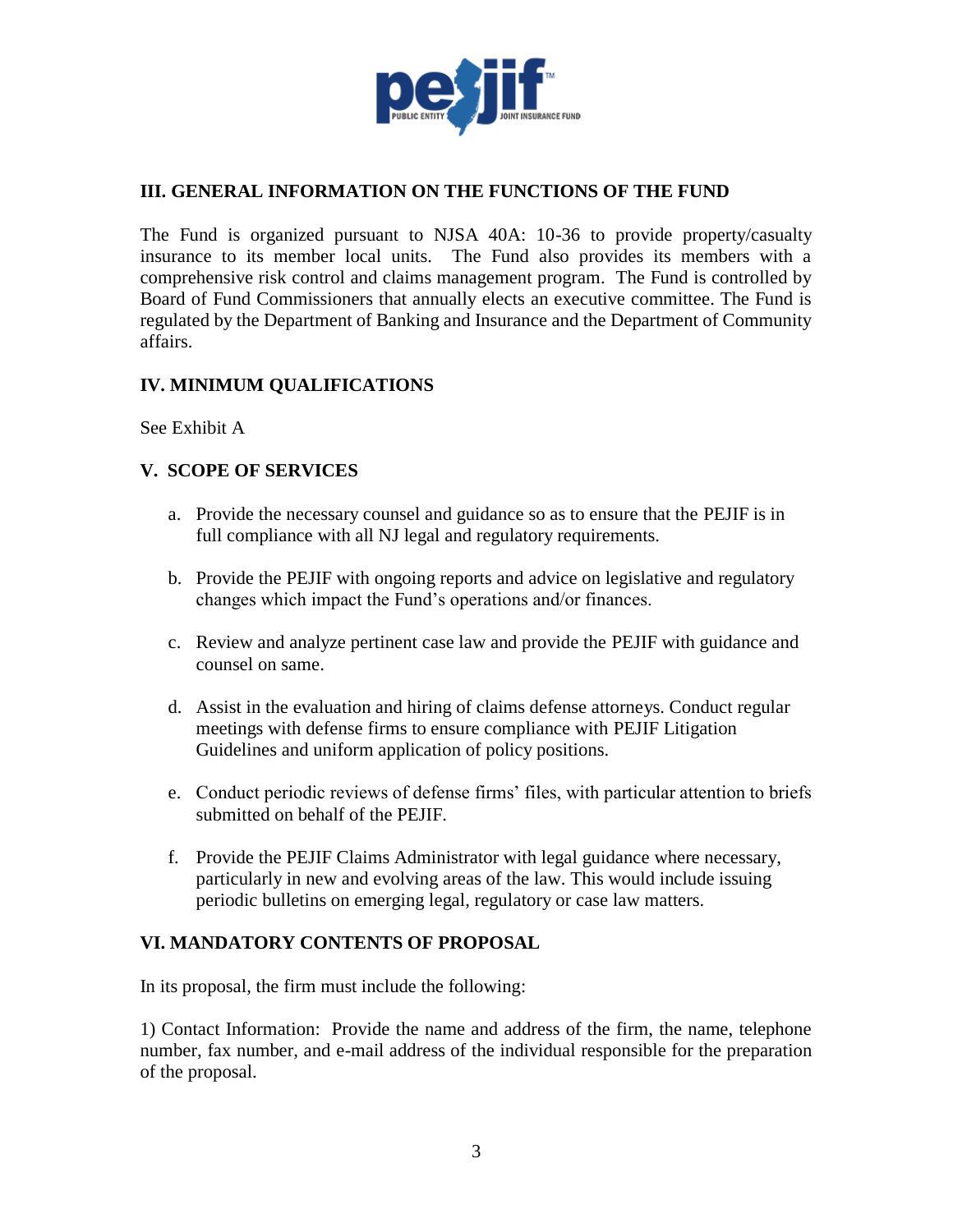

2) A fee proposal for the 2019 fund year.

3) An executive summary of not more than two (2) pages identifying and substantiating why the vendor is best qualified to provide the requested services.

4) A staffing plan listing those persons who will be assigned to the engagement if the vendor is selected, including the designation of the person who would be the vendor's officer responsible for all services required under the engagement. This portion of the proposal should include the relevant resume information for the individuals who will be assigned. This information should include, at a minimum, a description of the person's relevant professional experience, years and type of experience, and number of years with the vendor. Also include a copy of the data forms required by the Department of Banking and Insurance pursuant to NJAC  $11:15 - 2.6$  (c) 8.

5) A description of the vendor's experience in performing services of the type described in this RFP. Specifically identify client size and specific examples of similarities with the scope of services required under this RFP.

6) A description of resources of the vendor (i.e., background, location, experience, staff resources, financial resources, other resources, etc.).

7) The location of the office, if other than the vendor's main office, at which the vendor proposes to perform services required under this RFP. Describe your presence in New Jersey. Specifically, the vendor must state in its proposal whether or not the vendor is registered as a small business enterprise ("SBE") with the New Jersey Commerce and Economic Growth Commission New Jersey's Set-Aside Program.

8) Provide references including the contact names, titles and phone numbers.

9) In its proposal, the vendor must identify any existing or potential conflicts of interest, and disclose any representation of parties or other relationships that might be considered a conflict of interest with regard to this engagement, or the Fund.

# **VII. INTERVIEW**

The Fund reserves the right to interview any or all of the applicants submitting a proposal. Although interviews may take place, the proposal should be comprehensive and complete on its face. The Fund reserves the right to request clarifying information subsequent to submission of the proposal.

#### **VIII. SELECTION PROCESS**

All proposals will be reviewed to determine responsiveness. Non-responsive proposals will be rejected without evaluation. For vendors that satisfy the minimum requirements,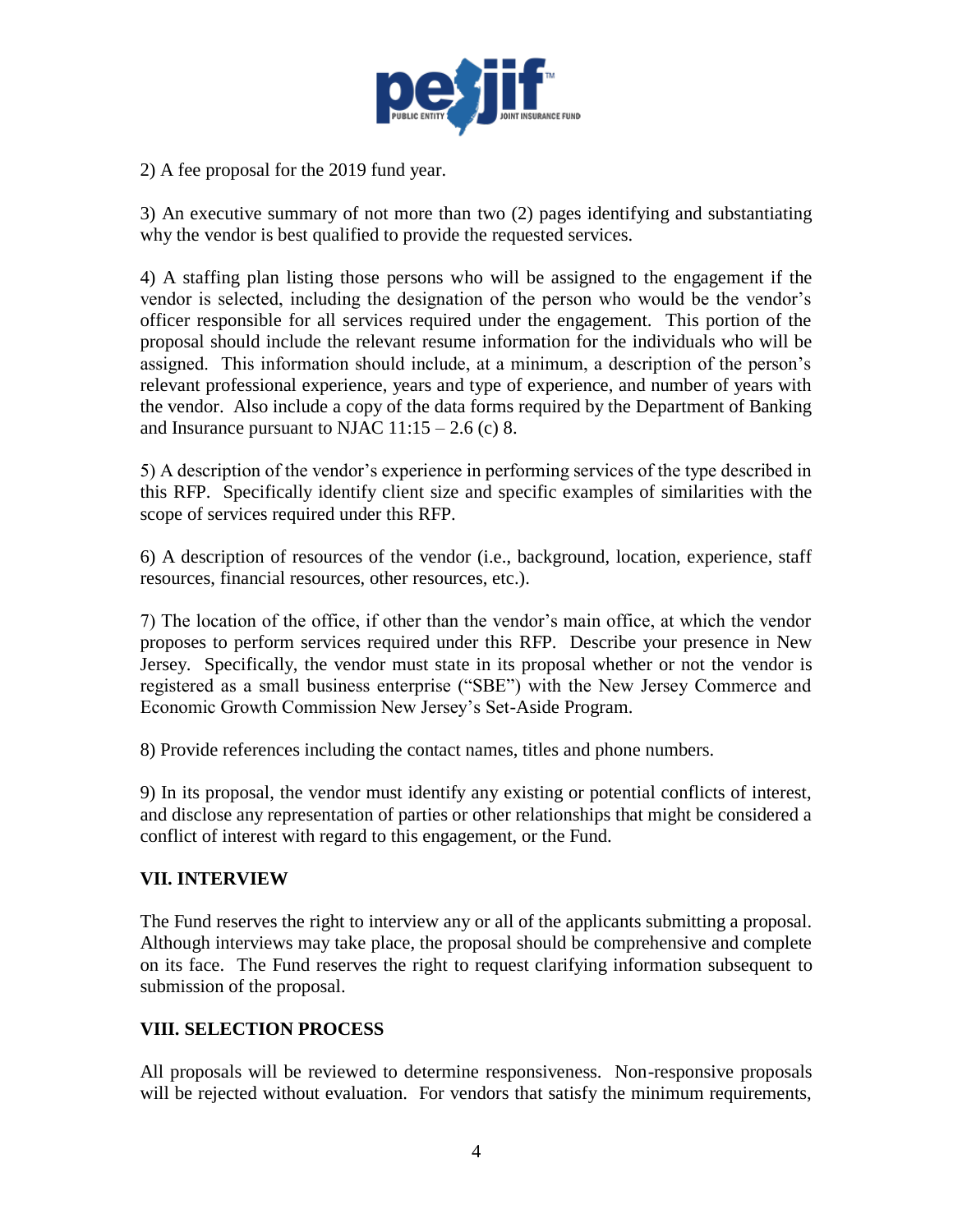

the Fund will evaluate proposals based on the following evaluation criteria, separate or combined in some manner, and not necessarily listed in order of significance:

(a) The vendor's general approach to providing the services required under this RFP.

(b) The vendor's documented experience in successfully completing contracts of a similar size and scope to the engagement addressed by this RFP

(c) The qualifications and experience of the vendor's management, supervisory or other key personnel assigned to the engagement, with emphasis on documented experience in successfully completing work on contracts of similar size and scope to the services required by this RFP.

(d) The overall ability of the vendor to mobilize, undertake and successfully complete the engagement within the timeline. This criterion will include, but not be limited to, the following factors: the number and qualifications of management, supervisory and other staff proposed by the vendor to perform the services required by this RFP; the availability and commitment to the engagement of the vendor's management, supervisory and other staff proposed; the vendor's contract management plan, including the vendor's contract organizational chart.

# **TABLE 1**

# **ANTICIPATED PROCUREMENT SCHEDULE**

| <b>ACTIVITY</b> |                                                                                   | <b>DATE</b>       |  |
|-----------------|-----------------------------------------------------------------------------------|-------------------|--|
| 1.              | <b>Issuance of Request for Proposals</b>                                          | October 1, 2018   |  |
| 2.              | <b>Receipt of Qualification Statements</b>                                        | October 26, 2018  |  |
| 3.              | Completion of Evaluation of Qualification<br><b>Statements by the Review Team</b> | November 16, 2018 |  |
| 4.              | <b>PEJIF Review of Review Team</b><br>Recommendations                             | November 20, 2018 |  |
| 5.              | Designation of Qualified Respondents                                              | December 18, 2018 |  |

# **IX. SELECTION CRITERIA AND CONTRACT**

The Fund will select the vendor deemed most advantageous to the Fund, price and other factors considered. The contract between the Fund and the selected vendor(s) shall be comprised the contract attached as exhibit A, this RFP, any clarifications or addenda thereto, the selected vendor's proposal, and any changes negotiated by the parties.